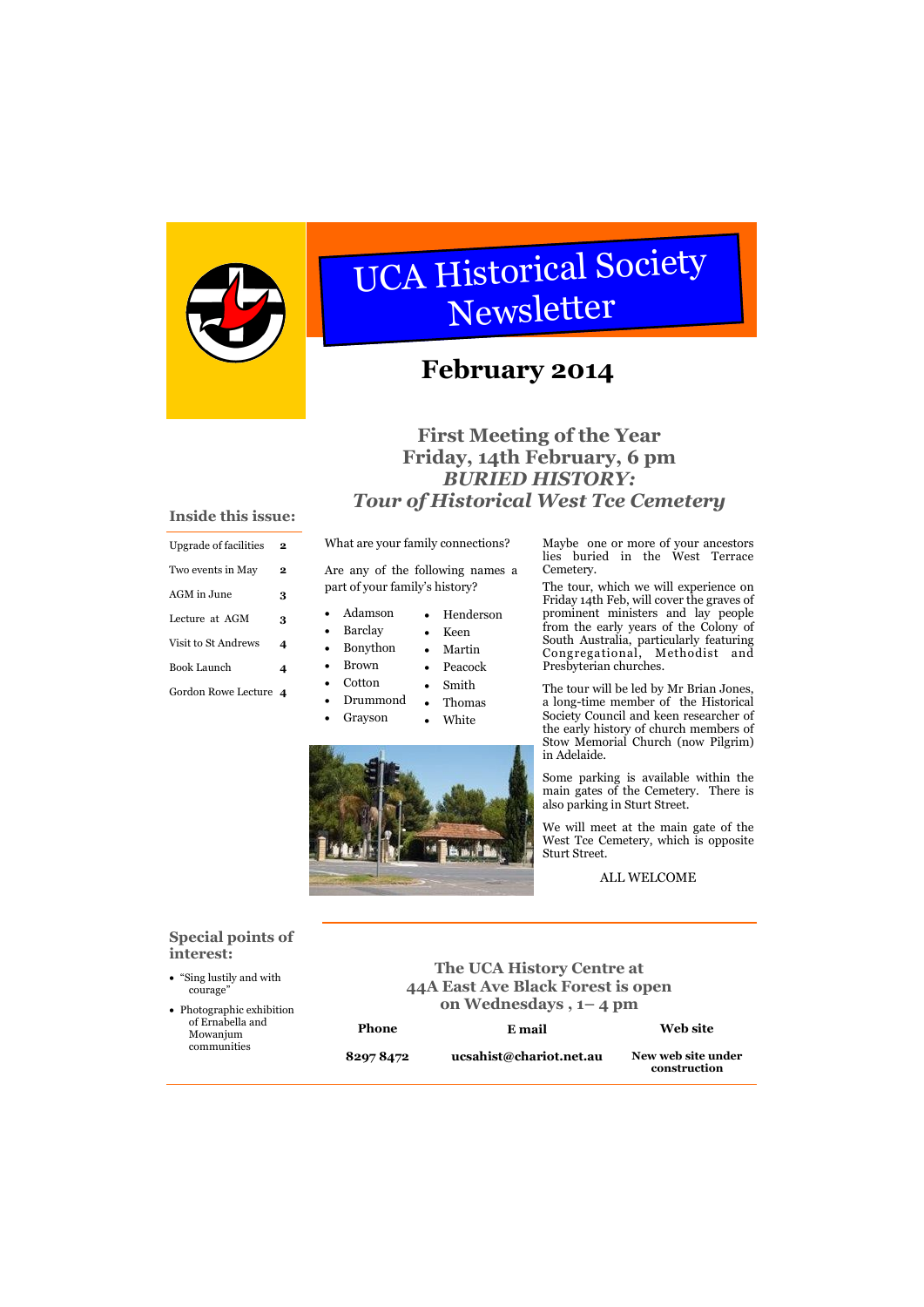## **Upgrade of facilities at the History Centre, 2013**

## **Two Events during** *AboutTime* **SA History Month, May 2014**

Page 2

**"Sing lustily and with a good courage" : Sunday, 25th May, 2.30 pm, Pilgrim Church**

On Sunday, 25th May, Pilgrim Church (12 Flinders St. Adelaide) will host a hymn-singing event which will explore the singing of hymns in our former traditions—Congregationalism, Methodism and Presbyterianism—and recent trends in the Uniting Church in Australia.

In introducing the hymns, leaders of this session will address some underlying assumptions, eg When is a hymn not a hymn? What are 'human hymns' and why was there opposition to them? Is musicality more important than emotional fervour? Can there be too many hallelujahs?

**Dr Judith Raftery** and **Rev Dr Julia Pitman** will explore these and other questions that enliven the history of hymns and hymn-singing in the denominations that joined to form the Uniting Church in Australia.

Come and enjoy 'a good sing'! Afternoon tea to follow.

Last year the Council received approval from the Synod to install a compactus in the back room of the History Centre. The project included replacement of the original floor in what had been a Sunday School room, when the building had been a Church of Christ property. This needed to be completed, including laying new carpet tiles and repainting, before the compactus could be installed.

The work was begun in mid-August and completed three weeks later! The budget for the whole project was \$36,000 and we were very fortunate to finish the project under that figure.

Since September we have been busy re-shelving our collection. There is still quite a large amount of items which need to be sorted!

As it is practically impossible to take a photograph of the compactus, if you are interested you will need to come to the Centre and see for yourself! You will be most welcome.

*The Volunteers who staff the History Centre.*

**A Photographic Exhibition of Ernabella & Mowanjum Communities Tues-Fri, 6-9th May, 10-4 Scots Church**

A photographic exhibition will feature the early and current life of the Ernabella community in northern SA and Mowanjum community in the Kimberly region of WA.

These communities were originally Presbyterian Missions and their struggles and achievements will be the centrepiece of this exhibition.

**Open from 10 am to 4 pm, this weekday exhibition will be held at Scots Church, North Tce (cnr Pulteney St), Adelaide from 6th to 9th May.**

Curators of the exhibition, **Rev Dr Robert Hoskin** and the **Rev Dr Bill Edwards**, will conduct seminars and answer questions. South Australian pioneers, Dr Charles Duguid and

the Rev J R B Love were closely associated with these communities and recognised the significance of indigenous cultural traditions.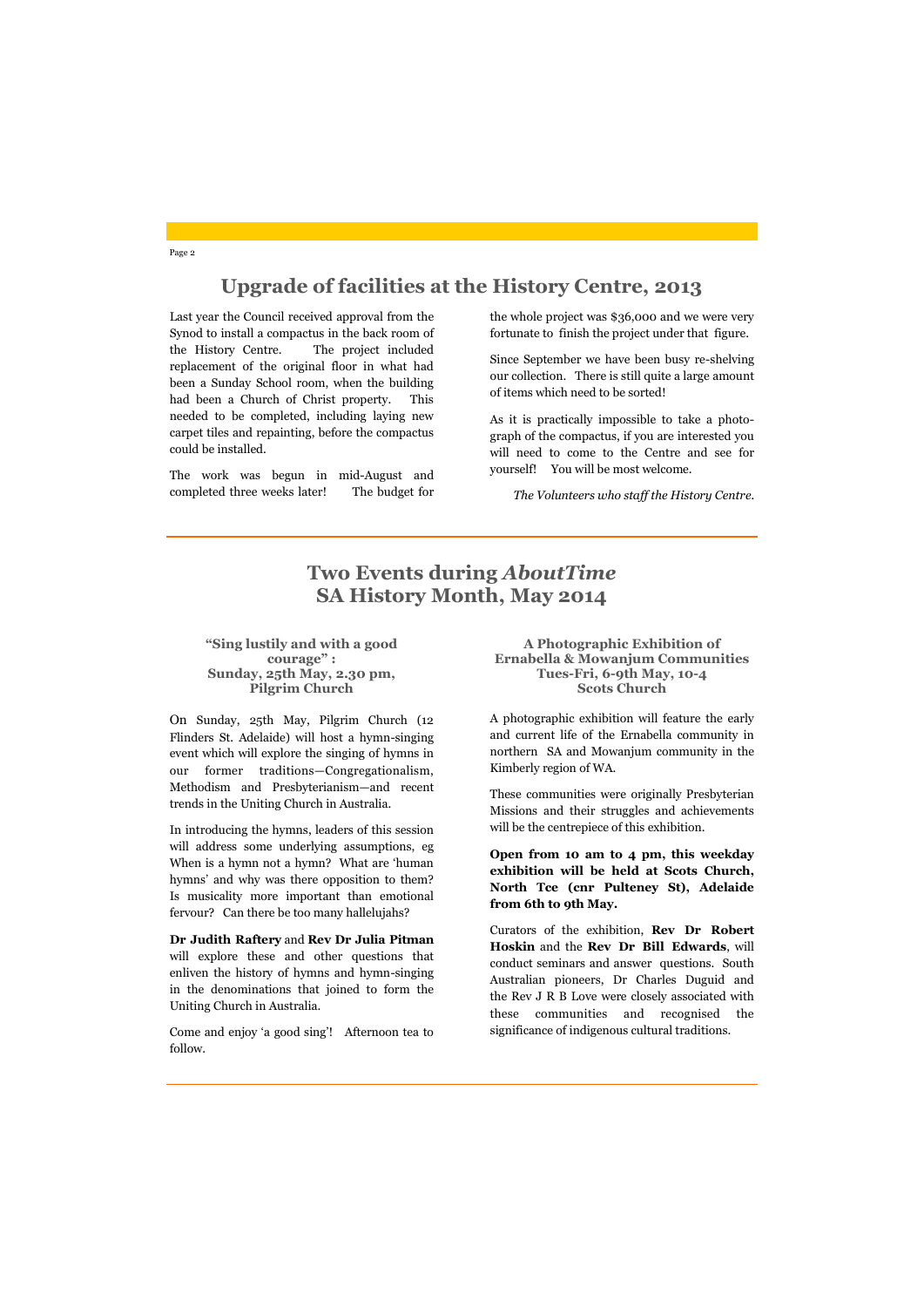## **Sunday, 29th June at 2.30pm AGM and Lecture**

The Uniting Church Historical Society has agreed to publish three papers on Religion and State Schools in South Australia (1940- 1990) over the next two years.

The first paper: *Ministerial Migraines: Churches and State Schools (1940-1990)* was written by Malcolm McArthur. To comple-

The period examined in greatest detail will be that of the operation of the Education Department Religious Education Project Team as a discrete entity. All three papers will provide a view of the unique South Australian experience of Religious Instruction (RI) and Religious Education in state schools.

## **Religion and State Schools in South Australia (1940-1990)**

Page 3

The Sunday after the 37th Anniversary of the Inauguration of the Uniting Church in Australia (22nd June 1977), the Historical Society will conduct its Annual General Meeting at 2.30 pm. This will be followed at 3 pm by the Rev Dr Malcolm McArthur introducing his paper, "Ministerial Migraines: Churches and State Schools (1940-1990)".

This paper is the first in a three-part series being produced by members of the former Religious Education Project Team within the South Australian Education Department. Team members, including Alan Ninnes and Peter Russell, will produce additional papers in subsequent years.

**This session will be held at Church of The Trinity, 318 Goodwood Road, Clarence Park and will conclude with afternoon tea.**

> ment this historical overview, Alan Ninnes (former Project Leader for the Religious Education Project Team), now of the Yilki Congregation, is writing about *Education without Indoctrination: The Religious Education Project Team.* Peter Russell (former Religious Education Project Team curriculum writer/editor and advisory teacher), now of Pilgrim Uniting Church, will share reflections on *Religion: the rubber and the road.*

> The three authors would like to acknowledge the support of Gwendolyn Morphett for help with historical detail and Di Russell for assistance as overall editor.

**50 year Ordination Celebrations** For information about the 50 year Ordination Celebrations to be held at Kent Town Uniting Church on Sunday, 9th November at 3 pm, contact Rev Lindsay Faulkner (phone 8365 5664) or email nessiefaulker@bigpond.com